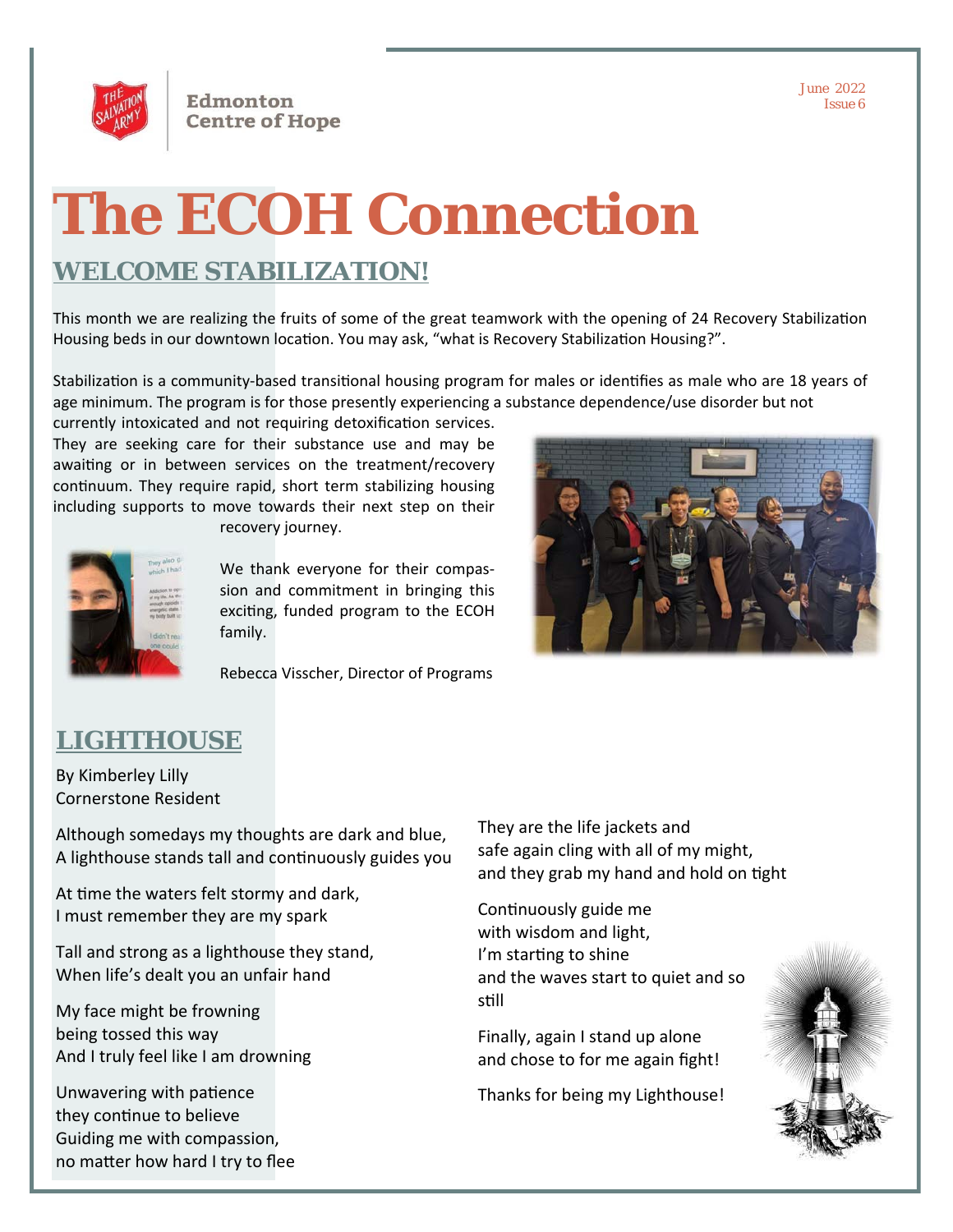#### **SERVICE RECOGNITION AWARDS—MAY 2022**

Congratulations to our staff at The Salvation Army Edmonton Centre of Hope for achieving these milestones. *We appreciate you, your service and commitment to those we serve.* 

- 5‐Year Service Awards Eduardo David **Cauca Eduardo David Facility Services Eduardo Downtown**  Tisha Levene Nursing Grace Manor Juliana Nunoo Nursing SSSR FamaƩa Wallace Nursing SSSR **10‐Year** Service Awards
	-
- **15‐Year** Service Awards Eyerusalem Beyene **Internal Contact Contact Contact Contact Contact Contact Contact Contact Contact Contact Contact Contact Contact Contact Contact Contact Contact Contact Contact Contact Contact Contact Contact Contact Co** Kimberly Martin **Brand Brand Dietary Services Grace Manor**
- **20‐Year** Service Awards Laura Aguinaldo  **Grace Manor** Dietary Services Grace Manor Roma Borzel **Brace Contract Contract Facility Services Canadia** Grace Manor Ava Drummond Nursing Grace Manor Luchia Embaye Nursing Grace Manor Novia James Nursing Grace Manor
- **25‐Year** Service Awards Tracy Turner Nursing Grace Manor
- **30‐Year** Service Awards

Lourdes Daskeo Nursing SSSR Chuei Mareng **Transitional Housing Downtown** Janice McLaren Nursing SSSR

Heidi Whatman **Human Relations** Grace Manor

Marisa Gibb **Brace Concrete Concrete Concrete Concrete Concrete Concrete Concrete Concrete Concrete Concrete Co** 

Adlin Weekes *Nursing*  **Crace Manor** 





#### **ECOH CORE VALUE AWARD WINNERS**



Our Core Values Campaign for 2021‐22 also came to an end with the following staff members being selected: Tisha Levin, Grace Manor, Filmena Oyson‐SSSR, and Stephen Mwaura ‐ Transitional Housing. (Tisha was absent for the event). The Core Value award recipients are nominated by staff for co‐workers who exemplify the core values.

**Hope Service Dignity Stewardship** 

**\_\_\_\_\_\_\_\_\_\_\_\_\_\_\_\_\_** 

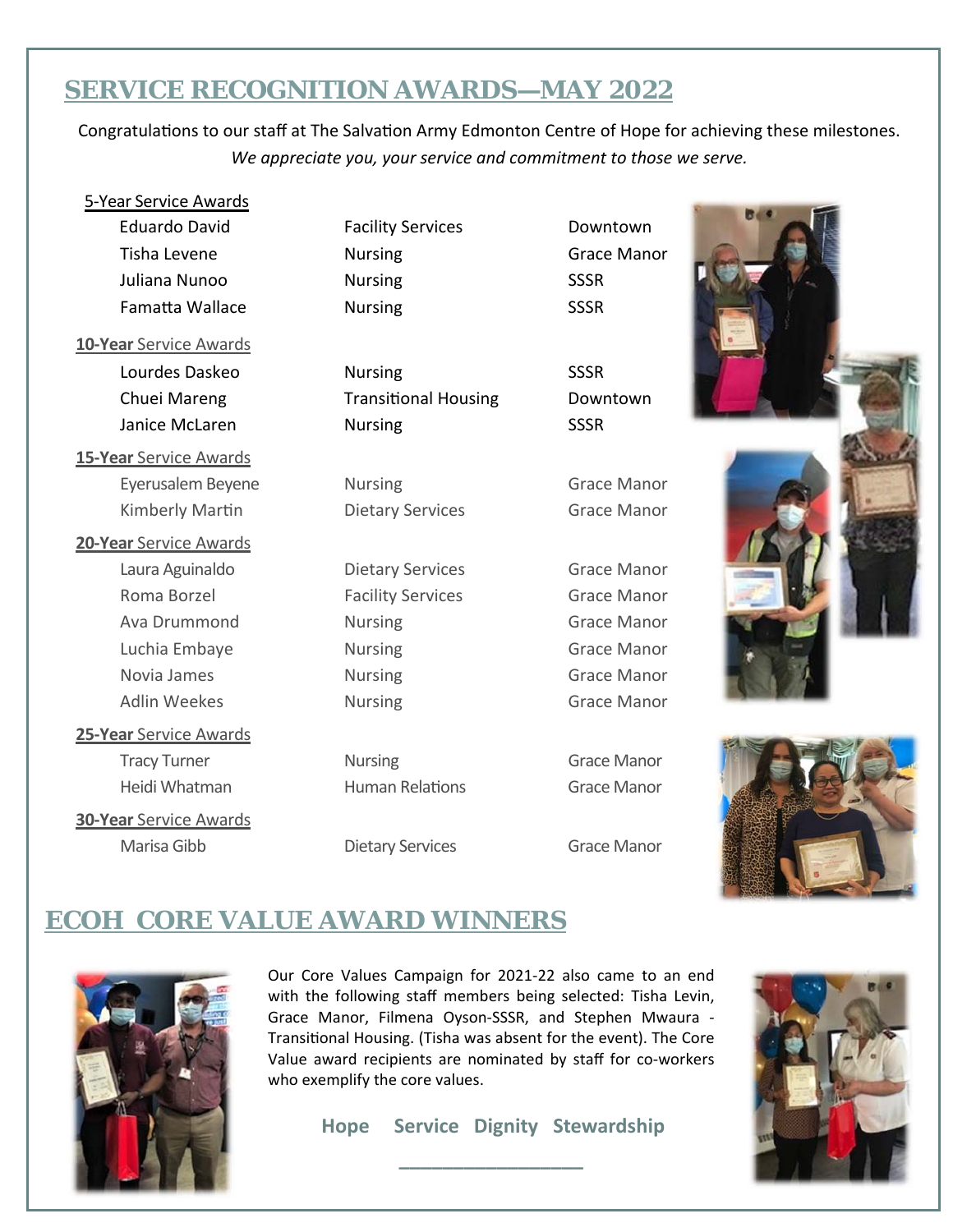### **STEPPING STONE SCAVENGER HUNT**

In March and April, the staff at Stepping Stone participated in a Team building Scavenger Hunt. Partners were assigned from different shifts, providing staff with the opportunity to get to know each other better and strengthen working relationships.

Twice a week, each team had to take a selfie with their partner at the assigned clue. For example, in the first couple of weeks, small pictures needed to be found that provided the clue.

Another week staff were given an interesting fact about a resident and had to figure out which resident the fact applied to. One of the residents, Jordan, asked to help with the activity. He was so excited, he came the day before and asked questions about it. He was so proud when they found him based on the clues given staff, which were five interesting things about him.

tre of Hope

Towards the end staff were asked to take different fun selfies with their partner with a salvation army themed, Easter themed, or

with a sign showing how long they had worked at the ECOH. Small prizes were awarded

**ILEA** 





In 1917, The Salvation Army went to the front lines of WWI in France to establish social centres and canteens to boost morale for the soldiers. They could get writing supplies, essential items like socks and mending kits and other items that were hard to come by.

Some Salvation Army Volunteers began frying doughnuts in soldiers' helmets. The treat became very popular, earning the nickname, "Doughnut Lassies" by the soldiers.

The Salvation Army continued to provide for soldiers on the front lines during WWII, and in 1938 in Chicago, the first Doughnut Day started to honour those Lassies and the work of the Salvation Army.

ECOH had their own Doughnut Lassies on June 3rd. Thank you to Rebecca Visscher and Maj. Isobel Lippers, for serving delicious donuts to staff and residents.

#### **Welcome Darcy!**

My name is Darcy Brick. I am the Environ‐ mental Services Manager for all of the Edmonton Center of Hope locations.

I am from a small town in northern Alber‐ ta; High Prairie. I have moved quite a bit in my years, living in Joussard, Calgary, Daw‐ son Creek, Vancouver, Surrey, and of course Edmonton.

I have had a wide variety of experiences over the course of my lifetime, which includes business administration management, auto mechanics, network and inter‐ net security, drywall taping, construction and renovations.

For the past 5 years I was employed as Director of Environmental Services for a retirement residence in St. Albert. As part of my employment there, I managed the housekeeping, laundry and maintenance for the building. I have also assisted in the managing of administration, nursing, food services, and recreation.

In my free time, I love to do woodworking and have a small workshop set up in my garage. I especially enjoy camping and fishing. We camp many times every year, and try to visit different locations every time. The location in the photo is from Wizard Lake, just an hour south of Edmon‐ ton. My wife managed to catch one Pike before the end of our canoeing trip that day.

It is a pleasure and an honor to be with The Salvation Army. I look forward to many new learning experiences. I hope to

be an asset to the Environmental Services department, and I fully encourage and support the success of all.